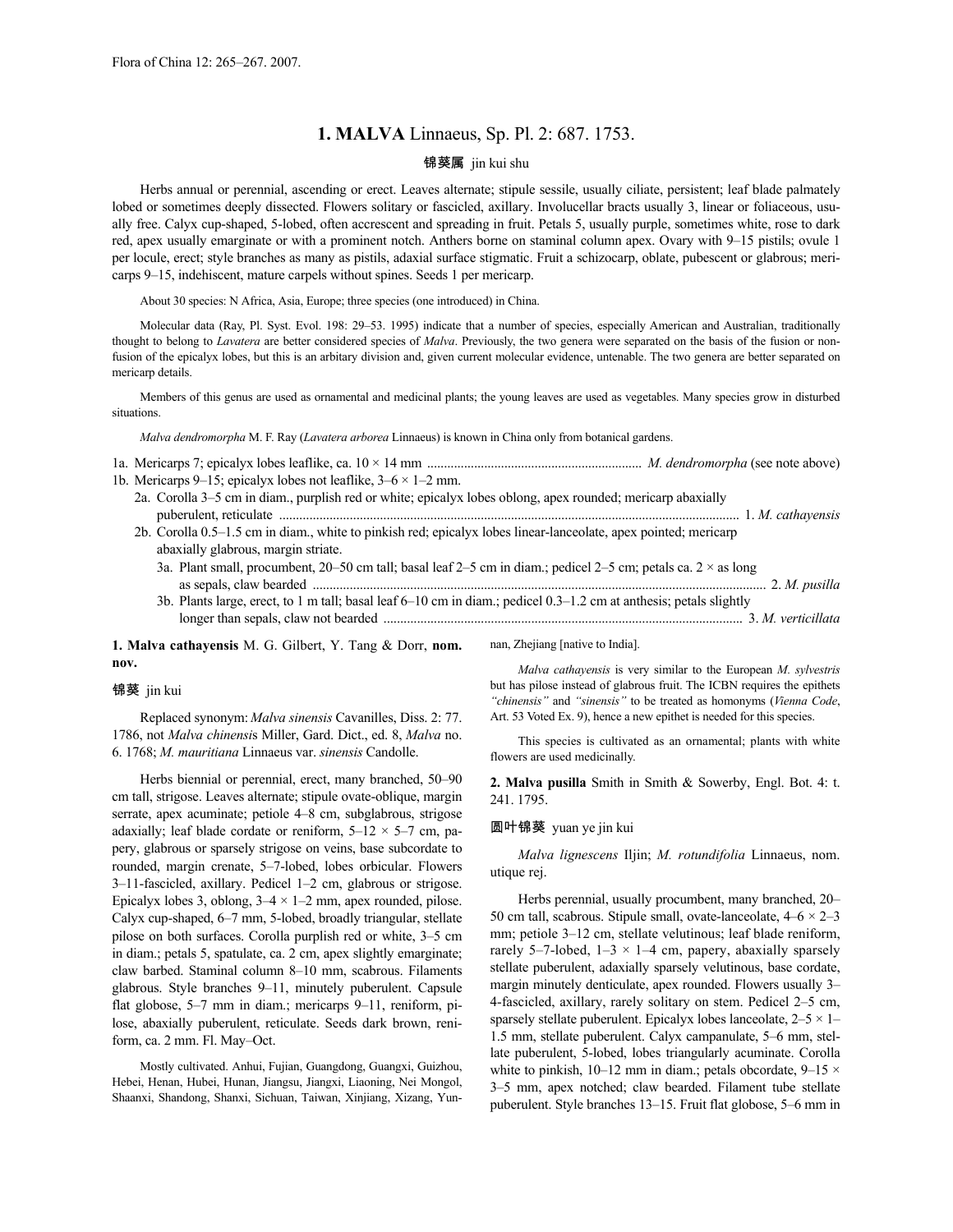diam.; mericarps 12–15, abaxially smooth, angles rounded, puberulent. Seeds reniform, ca. 1 mm in diam., reticulate or not. Fl. summer.

Grassy slopes, open areas. Anhui, Gansu, Guizhou, Hebei, Henan, Jiangsu, Shaanxi, Shandong, Shanxi, Sichuan, Xinjiang, Xizang, Yunnan [Kazakhstan, Kyrgyzstan, Mongolia, Turkmenistan, Uzbekistan; Asia, Europe].

**3. Malva verticillata** Linnaeus, Sp. Pl. 2: 689. 1753.

#### 野葵 ye kui

Herbs biennial, 50–100(–120) cm tall; stem sparsely stellate velutinous. Stipules ovate-lanceolate,  $3-5 \times 2-4$  mm, stellate puberulent; petiole 2–8(–15) cm, puberulent in adaxial groove, glabrescent; leaf blade reniform or round,  $(3-)5-11 \times$ (2–)5–11 cm, both surfaces very sparsely strigose or subglabrous, 5–7-lobed, lobes rounded or acute, margin crenateserrate. Flowers 3- to many-fascicled, axillary. Pedicels 2– 15(–40) mm. Epicalyx lobes filiform-lanceolate, (3–)5–6 mm, ciliate. Calyx cup-shaped, 5–8 mm, lobes broadly triangular, sparsely stellate strigose. Corolla whitish to reddish, slightly longer than sepals; petals 6–8 mm, apex retuse; claw glabrous or sparsely hairy. Filament tube 3–4 mm, glabrous or with a few simple hairs. Style branches 10–11. Schizocarp flat-globose, 5–7 mm in diam.; mericarps 10–12, abaxially smooth, ca. 1 mm thick, angles rounded and rugose, sides reticulate. Seeds purple-brown, reniform, ca. 1.5 mm in diam., glabrous. Fl. Mar–Nov.

Hills, plains, also cultivated and becoming weedy. Anhui, Fujian, Gansu, Guangdong, Guangxi, Guizhou, Hebei, Henan, Hubei, Hunan, Jiangsu, Jiangxi, Jilin, Liaoning, Nei Mongol, Ningxia, Qinghai, Shaanxi, Shandong, Shanxi, Sichuan, Xinjiang, Xizang, Yunnan, Zhejiang [Bhutan, India, Korea, Mongolia, Myanmar, Pakistan; E Africa (Ethiopia), Europe; invasive weed in North America].

This species is similar to *Malva parviflora* but differs in having a glabrous staminal column and obviously reticulate mericarps.

1a. Leaves on distal part of stem with lobes rounded; flowers in looser fascicles; pedicels unequal, the long ones not obscured by flowers or fruits ............................................................. 3c. var. *rafiqii* 1b. Leaves on distal part of stem with lobes triangular; flowers in compact fascicles; pedicels uniformly short, obscured by flowers or fruit. 2a. Herbs biennial or perennial; leaf margin not undulate; schizocarp 5–7 mm in diam. ........................... 3a. var. *verticillata* 2b. Herbs annual; leaf margin strongly undulate; schizocarp ca. 8 mm in diam. .................................................... 3b. var. *crispa*

#### **3a. Malva verticillata** var. **verticillata**

### 野葵(原变种) ye kui (yuan bian zhong)

*Malva chinensis* Miller (1768), not *Malva sinensis* Cavanilles (1786); *M. mohileviensis* Downar; *M. pulchella* Bernhardi; *M. verticillata* subsp. *chinensis* (Miller) Tzvelev; *M. verticillata* var. *chinensis* (Miller) S. Y. Hu.

Herbs biennial or perennial. Leaf blade margin not wrin-

kled; blades on distal part of stem with lobes triangular. Flowers in compact fascicles. Pedicels uniformly short or absent, concealed by flowers or fruits. Schizocarp 5–7 mm in diam.

Hills, plains. Anhui, Fujian, Guangdong, Guangxi, Guizhou, Hebei, Henan, Hubei, Hunan, Jiangsu, Jiangxi, Jilin, Liaoning, Nei Mongol, Ningxia, Qinghai, Shaanxi, Shandong, Shanxi, Sichuan, Xinjiang, Xizang, Yunnan, Zhejiang [?Bhutan, India, Korea, Myanmar; Africa (Ethiopia), Europe].

The seeds, roots, and leaves are used medicinally; the young leaves are edible.

**3b. Malva verticillata** var. **crispa** Linnaeus, Sp. Pl. 2: 689. 1753.

#### 冬葵 dong kui

*Malva crispa* (Linnaeus) Linnaeus.

Herbs annual. Leaf blade margin strongly wrinkled; blades on distal part of stem with lobes bluntly triangular. Flowers solitary or fascicled. Pedicels uniformly short or absent. Schizocarp ca. 8 mm in diam. Fl. Jun–Sep.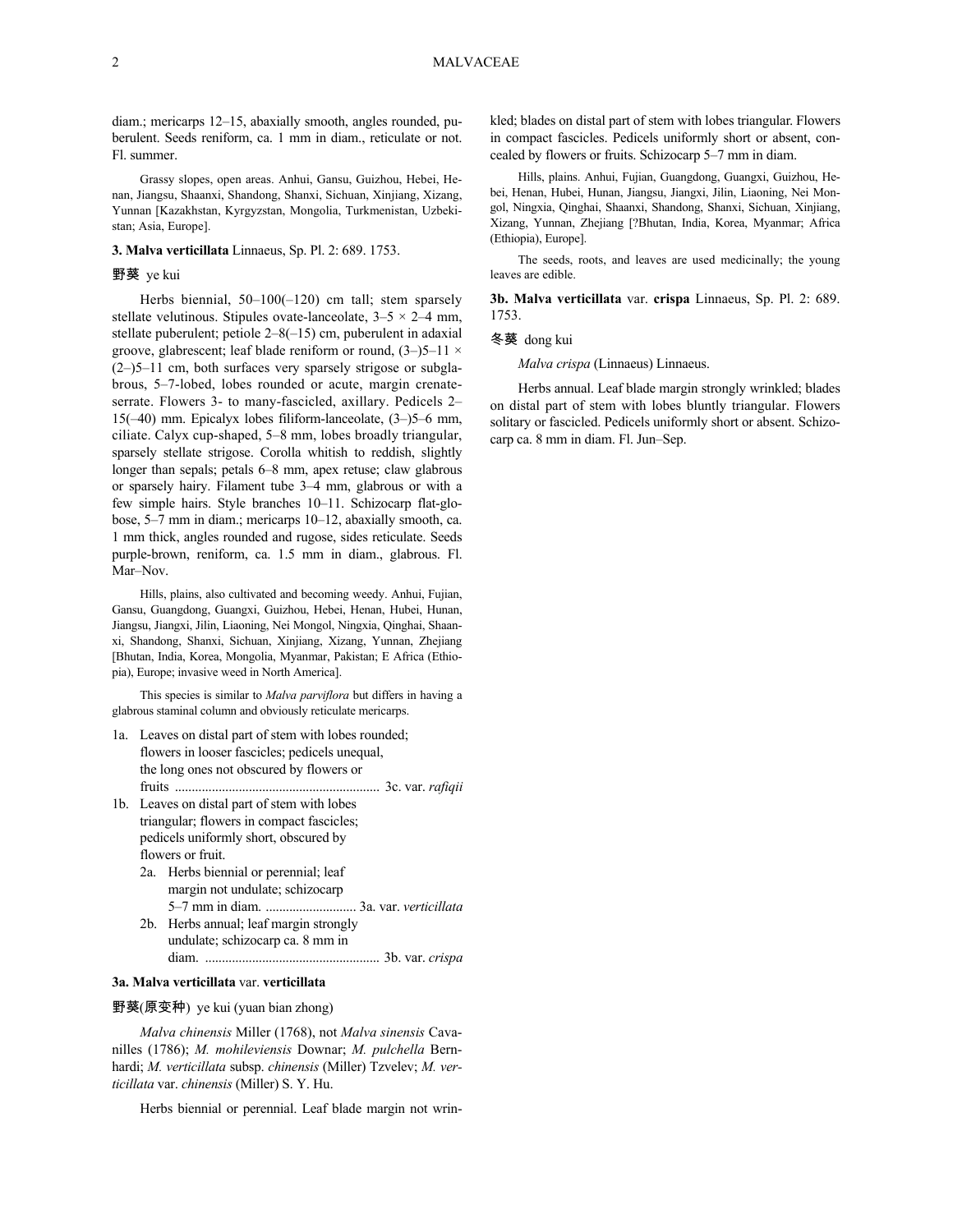Cultivated, often becoming weedy. Gansu, Guizhou, Hunan, Jiangxi, Sichuan, Yunnan [India, Pakistan; Europe; invasive weed in North America].

This taxon is cultivated as an ornamental and as a salad crop.

**3c. Malva verticillata** var. **rafiqii** Abedin, Fl. W. Pakistan 130: 45. 1979.

## 中华野葵 zhong hua ye kui

Herbs biennial or perennial. Leaf blade margin not wrinkled; blades on distal part of stem with lobes rounded. Flowers in looser fascicles. Pedicels very unequal, longest to 4 cm, easily seen. Schizocarp 5–7 mm in diam.

Anhui, Gansu, Guangdong, Guizhou, Hebei, Hubei, Hunan, Jiangsu, Jiangxi, Shaanxi, Shandong, Shanxi, Sichuan, Xinjiang, Yunnan, Zhejiang [N India, Korea, Pakistan].

This variety was misidentified as *Malva verticillata* var. *chinensis* by S. Y. Hu and subsequent Chinese authors, but the type of var. *chinensis* is typical of *M. verticillata* var. *verticillata*.